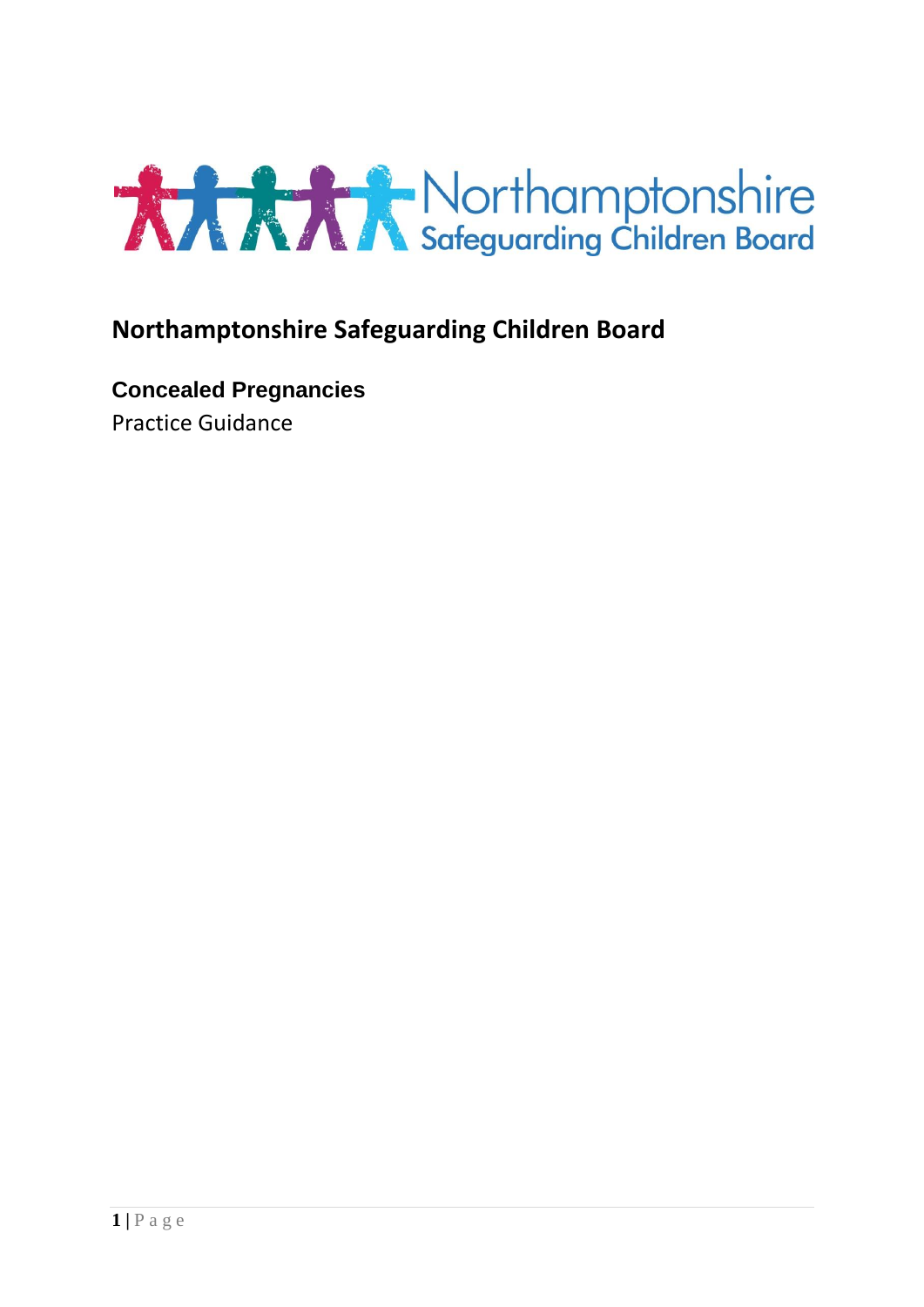| <b>Contents</b> |                                                                                    | Page                    |
|-----------------|------------------------------------------------------------------------------------|-------------------------|
| 1.              | <b>Introduction</b>                                                                | 3                       |
| 2.              | <b>Definition</b>                                                                  | $\overline{\mathbf{3}}$ |
| 3.              | Reason for Concealment : Messages from Research and Serious Case<br><b>Reviews</b> | 5                       |
| 4.              | <b>Implications of Concealed Pregnancies</b>                                       | 8                       |
| 5.              | <b>When Suspicicion about Concealed Pregnany Arises</b>                            | 10                      |
| 6.              | <b>Legal Consideration about Concealed or denied Pregnancies</b>                   | 10                      |
| 7.              | <b>Educational Settings</b>                                                        | 11                      |
| 8.              | <b>Health Care Professionals</b>                                                   | 12                      |
| 9.              | <b>Midwives and Midwifery Services</b>                                             | 13                      |
| 10.             | <b>Children's Social Care</b>                                                      | 14                      |
| 11.             | <b>The Police</b>                                                                  | 16                      |
| 12.             | Other NSCB member agencies (including the voluntary sector)                        | 16                      |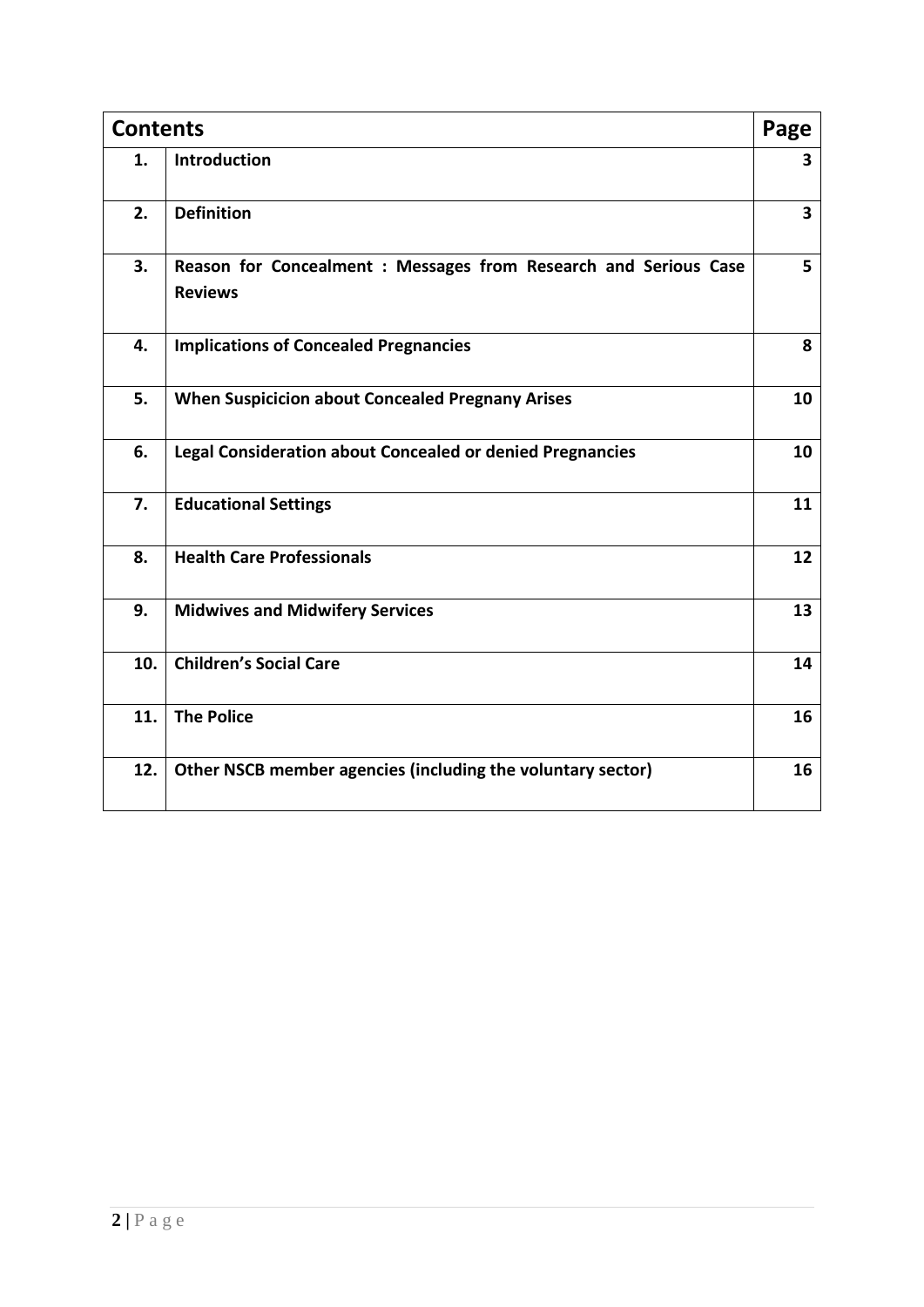### **1. Introduction**

The concealment and denial of pregnancy will present a significant challenge to professionals in safeguarding the welfare and well being of the foetus (unborn child) and the mother. While concealment and denial, by their very nature, limit the scope of professional help better outcomes can be achieved by coordinating an effective interagency approach. This approach begins when a concealment or denial of pregnancy is suspected or in some cases when the fact of the pregnancy (or birth) has been established. This will also apply to future pregnancies where it is known or suspected that a previous pregnancy was concealed. In some cases, pregnancies may be concealed until or after delivery.

This guidance is intended for all professionals who encounter women and girls who conceal the fact that they are pregnant or where there is a known previous concealed or denied pregnancy.

A late booking may indicate a number of different concerns or no concerns at all. This guidance only deals with cases where the pregnancy has been identified to be deliberately concealed.

This guidance must be applied in conjunction with any internal agency procedures and with Northamptonshire Safeguarding Children Board (NSCB) Child Protection Procedures, with particular reference to Pre‐birth Toolkit. The guidance does not repeat child protection procedures and therefore constitutes additional, not stand alone, guidance.

This procedure must be read in conjunction with:

- Safeguarding Children from Child Sexual Exploitation
- Sexually Active Young People
- Children Missing from Home and Care Joint Protocol
- Children and Families who go Missing
- Honour based Violence and Forced Marriage Procedure
- The incidence and outcome of concealed pregnancies among hospital deliveries: An 11-year population-based study in South Glamorgan 2006
- [A case-study approach from an Irish setting 2006](http://crisispregnancy.ie/wp-content/uploads/2012/05/15.-Concealed-pregnancy-a-case-study-approach-form-an-Irish-setting.pdf)
- [Concealed Pregnancy and Child Protection -](http://www.scie-socialcareonline.org.uk/concealed-pregnancy-and-child-protection/r/a1CG0000000GiVtMAK) Scie Children's Legal Centre 2000

## **2. Definition**

For the purpose of this policy and procedure any reference to **woman or expectant mother** includes females of childbearing capacity (including under 18's). A pregnancy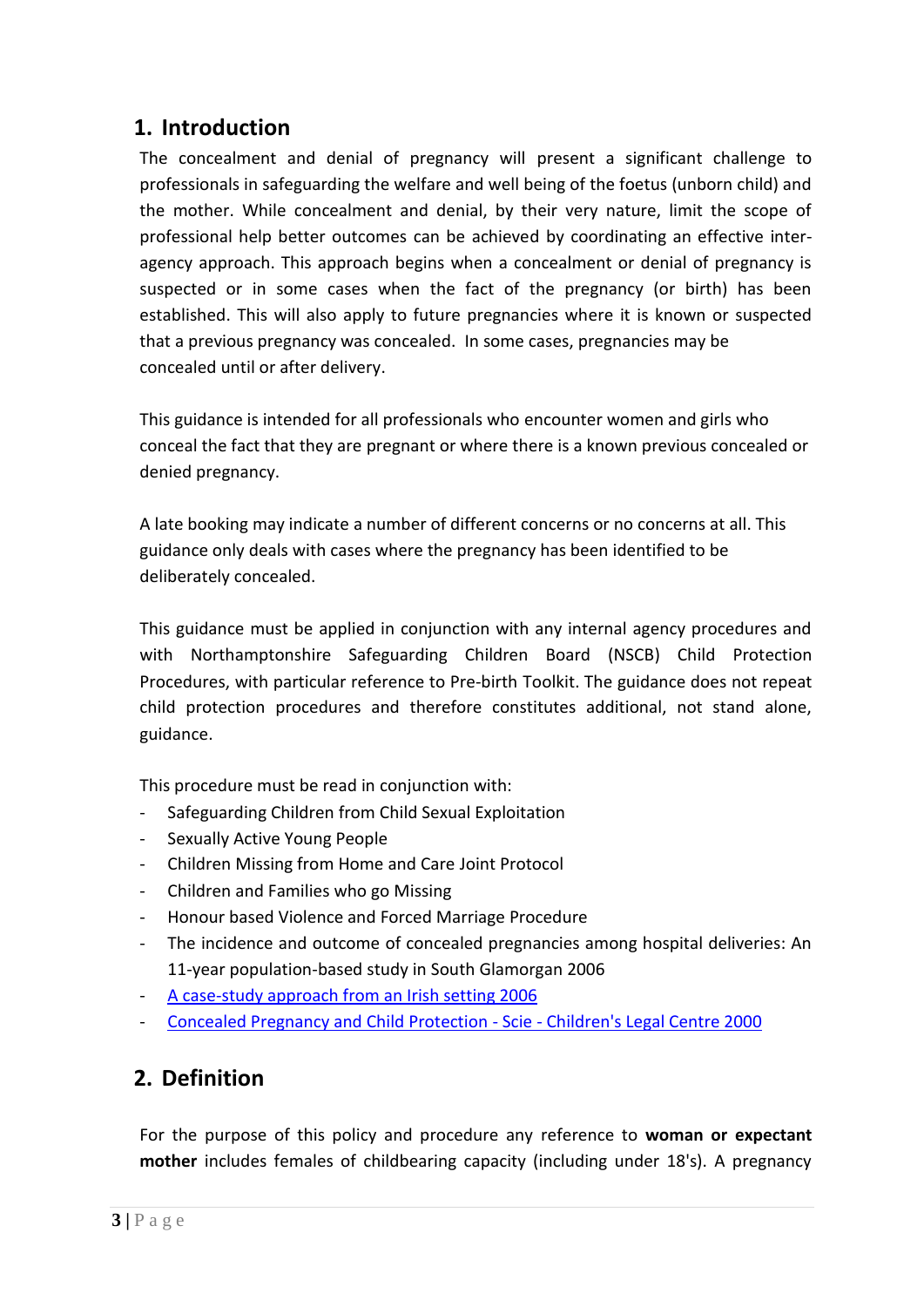will not be considered to be concealed or denied for the purpose of this procedure until it is confirmed to be at least 24 weeks; this is the point of viability. However by the very nature of concealment or denial, it may not be possible to establish the exact gestation.

### **A concealed pregnancy when**:

- An expectant mother knows she is pregnant but does not tell any professional or
- An expectant mother tells another professional but conceals the fact that she is not accessing antenatal care; or
- A pregnant woman tells another person or persons and they conceal the fact from all health agencies.

**A denied pregnancy** is when a woman is unaware of or unable to accept the existence of her pregnancy. Physical changes to the body may not be present or misconstrued; they may be intellectually aware of the pregnancy but continue to think, feel and behave as though they were not pregnant. In some cases a woman may be in denial of her pregnancy because of mental illness, substance misuse or as a result of a history of loss of a child or children (Spinelli, 2005).

For the purpose of this guidance the phrase concealed pregnancy is used for both denied and concealed pregnancies.

Concealment of pregnancy may be revealed late in pregnancy, in labour or following delivery. The birth may be unassisted (no midwife) whereby there might be additional risks to the child and mother's welfare and long‐term outcomes.

The history in each case needs to be taken into account and included in any assessment. The question is: **What are the implications for the birth and for the child and family following the birth**?

### **Unassisted Birth/ Free Birthing**

Unassisted or free birth means a woman giving birth without medical or professional help. It is practiced by only a very small group of women. Most women who choose an unassisted birth will have done so after considerable thought and research. It is not a decision that is taken lightly and should be seen as another form of informed choice. Healthcare professionals must refer to the Northamptonshire Multiagency Safeguarding Hub (MASH) if there is a significant risk of harm to the child after it is born and/ or the needs and circumstances of the baby and family meets the threshold for Social care involvement (tier4) as defined by the thresholds and pathways document. Alternatively,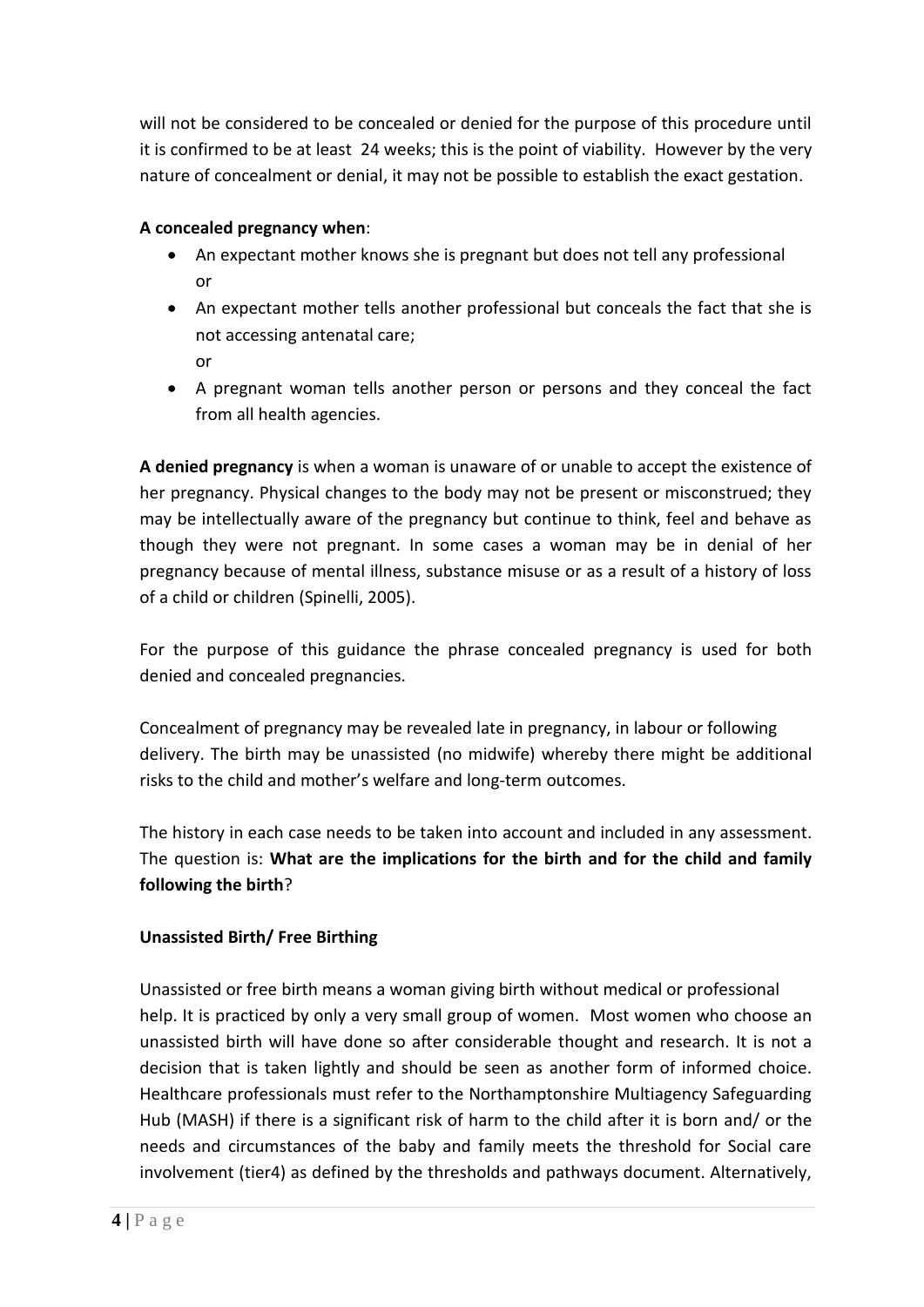consideration should be given to referring the family to other universal and targeted services and/or undertaking an early help assessment.

## **3. Reason for Concealment: Messages from Research and Serious Case Review**

Research into concealment and denial of pregnancy is relatively recent, in the last 40 years, and this work has attempted to understand the characteristics of women who conceal or deny their pregnancy. Research has also been carried out to explore links between concealed pregnancy and infanticide (killing of a child in the first year of life).

Local Safeguarding Children Boards have conducted reviews of cases where concealment or denial of pregnancy has been identified as a factor in the death or serious injury of a child. The issue of concealment and denial of pregnancy, and infanticide/filicide (the killing of a child by a parent) can be evidenced throughout human history and archaeology.

Recent Serious Case Reviews and child death Inquiries highlighted evidence of considerable ambivalence or rejection of some of those pregnancies with a significant number having little or no ante-natal care. The consistent message from Serious Case reviews is that all professionals must have an understanding of concealed pregnancy in order to provide effective intervention to the unborn baby and the mother. The following are the findings from recent Serious Case Reviews:

### March 2014 - [Windsor and Maidenhead -](http://library.nspcc.org.uk/HeritageScripts/Hapi.dll/search2?searchTerm0=C5052) EY and OY

Issues identified include: insufficient recognition of the risks associated with concealed pregnancy; underestimation of the risks associated with re-unification; and non-compliance with child protection procedures in relation to reporting suspicious injuries. key lessons for practice, including: better coordination of health care for children who are discharged from being looked after; and need for investigation in cases of concealed pregnancy, including the psychological and psychiatric status of the parents.

### [January 2014 -](http://www.westsussexscb.org.uk/wp-content/uploads/2014DorsetFamilyS4Overview.pdf) Dorset - Family S4

Serious head injury of a 6 month old baby leading to the baby suffering permanent hemiplegia as a result of the injuries. Key learning points and emerging issues, including: need for greater professional awareness of issues related to concealed pregnancies

 $\bullet$  2010 – Baby A – Bury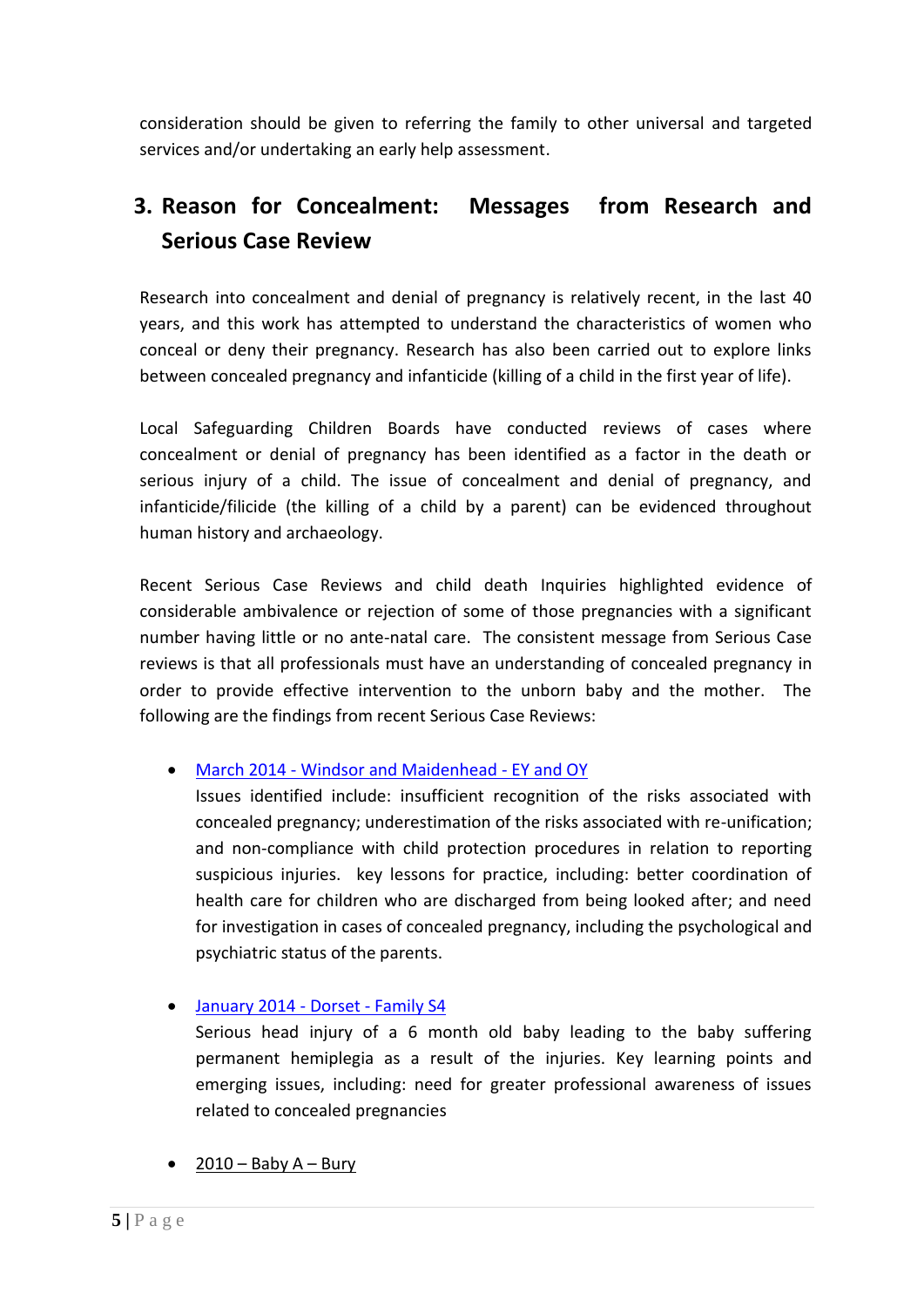Baby found dead by a member of the public. Inquiries indicated that the mother had concealed the pregnancy and that she visited an NHS walk in center before inquiring about termination. Findings included, weaknesses in information sharing between midwifery and GPs; and there is relatively little professional understanding of denial or concealment of pregnancy. Recommendations include: increasing awareness and professional responses to cases of concealed pregnancies amongst professionals and staff training and awareness of diverse cultural and religious groups should be a priority so that practitioners feel confident raising questions about the particular cultural or religious context of service users.

### $\bullet$  Torfaen 2011 – Child 1

Child 1 who was found by police locked in his room, naked, covered in bruises and suffering the effects of cold and dehydration. Concealed pregnancy at 31 weeks, no ante-natal care accessed, 3 children previously removed and adopted. Evasion of professionals and professionals having no access to the child for 7 weeks.

Child C Lewisham 2009

Death of a newborn. Mother concealed the newborn's pregnancy and previous pregnancies. Recommendations for joint working and concealed pregnancy protocol made.

### Hertfordshire 2009 – Child R

Ms A concealed or denied her pregnancy with R for a long period and concerns were raised about Ms A's parenting ability including forgetting to feed R which led to weight loss and her decision to live with a known violent offender. Ms A has learning disabilities and had experienced sexual abuse as a child. The maternal uncle living in the same house was using and selling drugs. Review identifies over-optimism and 'start again syndrome' by professionals as well as a failure to consider R's older sibling. Recommendations include the introduction of guidance concerning concealed/denied pregnancy and guidance for suspected 'Non Organic Failure to Thrive'

### Northamptonshire Child A 2008

Review into the death in April 2008 of Child A, a newborn baby born to a teenage mother who had concealed the pregnancy. Child A's older sibling Child B, who lived with the mother, had significant health needs and so the family was known to health and social care services. Issues included: teenage pregnancy; concealed pregnancy; and parenting a child with health needs. Recommendations include: implementation of an Integrated Teenage Pregnancy Pathway, including protocol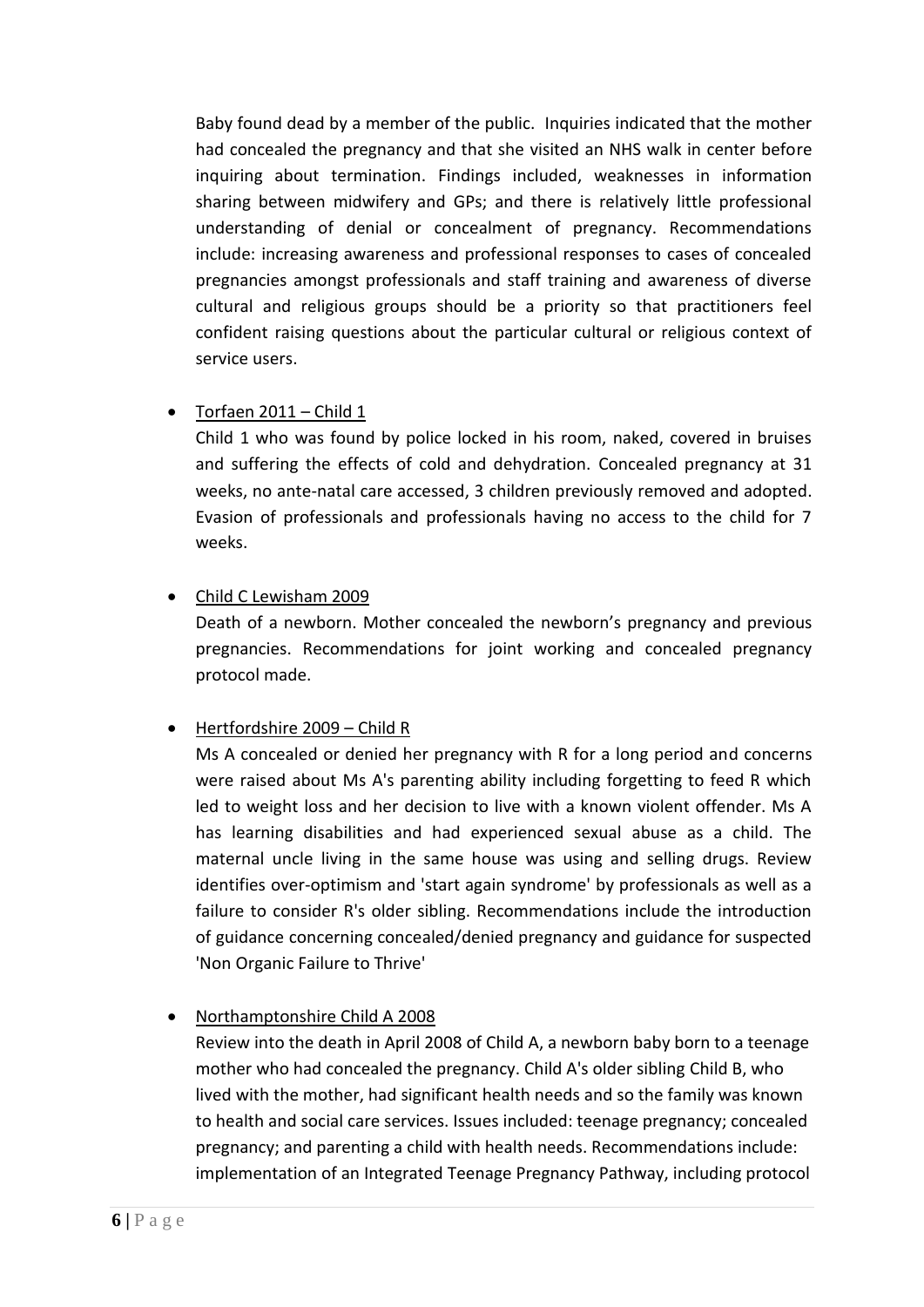for failed appointments and terminations; Midwifery services to undertake home visits to all post natal women; use of the Common Assessment Framework in cases of teenage pregnancy; and multi-agency staff training and processes.

North-east Lincolnshire 2008

Review into the death of a newborn baby, Baby E. The cause of death has not been established. The mother had denied and concealed the pregnancy and two previous pregnancies. The mother and four surviving children were not known to children's social care. Recommendations include national research to determine the impact of concealed pregnancies on safeguarding children, specific policy and guidance on concealed pregnancy, and schools to seek external help for unauthorised absences of children.

### Suffolk child D

Review following the death of a newborn baby in October 2007. He was born in secret following a concealed pregnancy. D's mother was 15 and his father was 17 when D was born. Recommendations are around working with sexually active children under the age of 18 and following up periods of unauthorised absence from school.

A summary of thirty-five major child death inquiries (Reder P, 1993) highlighted evidence of considerable ambivalence or rejection of some of those pregnancies and a significant number with little or no antenatal care. A follow-up study (Reder P. D., 1999) also identified a small sub-group of fatality cases where mothers did not acknowledge that they were pregnant and failed to present for any antenatal care and the babies were born in secret.

Several studies (Earl, 2000); (Friedman S. M., 2005); (Vallone, 2003) highlight a wellestablished link between neonaticide - killing of a child by a parent in the first 24 hours following birth - and concealed pregnancy. A review of 40 Serious Case Reviews (DoH, 2002) identified one death was significant to concealment of pregnancy.

There are 4 studies that at some of the psychological dimensions of concealed and denied pregnancy (Brezinkha, 1994); (Earl, 2000) (Moyer, 2006) (Spielvogel, 1995). In some cases a woman may be unaware that she is pregnant until late in the pregnancy due to a learning disability. Concealment may occur as a result of stigma, shame or fear as felt by the woman because the pregnancy is the result of incest, sexual abuse, rape or as part of a violent relationship. Moyer notes that the majority of women who deny pregnancy do not have a mental health assessment.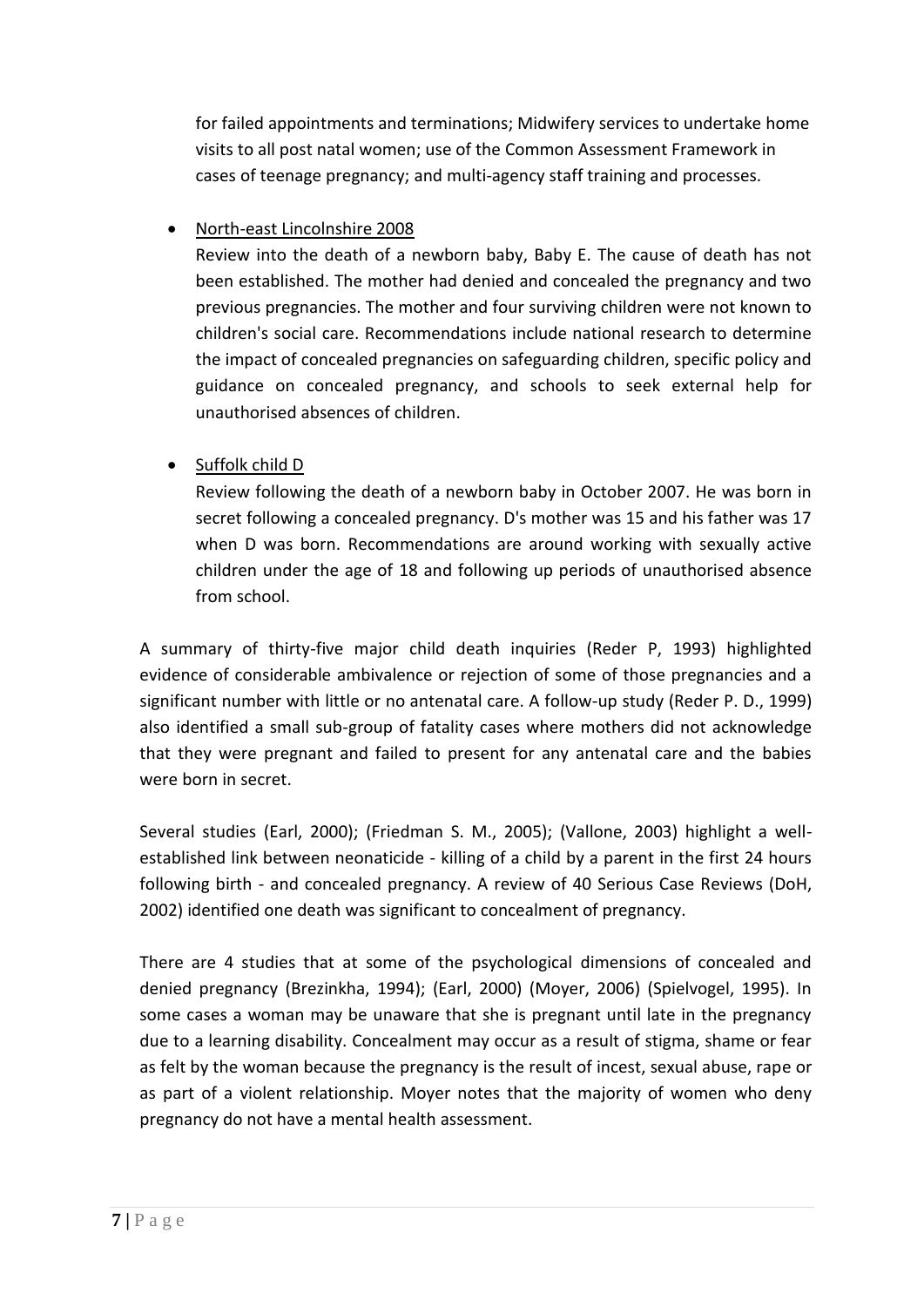There are links between denial of pregnancy and dissociative states brought about by trauma or loss; or denial stems from a woman misusing drugs or alcohol which can harm the foetus or because of mental illness, such as schizophrenia.

A number of studies have attempted to identify the frequency of concealment or denial of pregnancy (Nirmal, 2006); (Wessel, 2002). They suggest concealment might occur in about 1:2500 cases (0.04%). A study by (Friedman S. H., 2007) showed a higher proportion with 0.26% of all pregnancies in their sample (approx 31000) to be concealed or denied. The characteristics of those in this study showed that 50% of those concealing the pregnancy and 59% of those denying the pregnancy were aged between 18 and 29 years. Only 40% of those concealing and 23% of those in denial of their pregnancy were under 18 years of age.

A recent study in France into the rate of neonaticide by looking back at judicial data (court cases and inquests) concluded that the rate was 2.1 per 100,000 births, a much higher rate that the official mortality statistics suggested. All of the pregnancies identified in the study were concealed but none were completely denied by the woman (no awareness of being pregnant). The characteristics of the women in the study were explored and over half of them lived with the child's father, and 13 of the 17 women identified were classed as professionally active with a status identical to that of the general population. The authors concluded that neonaticide appeared as a solution to an unwanted pregnancy that risked a family scandal or loss of a partner or lifestyle. (Tursz and Cook, 2010).

The majority of religious faiths traditionally expect pregnancy to follow after marriage. Dependent upon the culture and religious observance, a pregnancy outside of marriage may have serious consequences for the women involved. This can create a significant pressure on a woman to seek to conceal a pregnancy or for the psychological conditions to be present where a pregnancy is denied. In some local and national cases collusion between family or partners has occurred to facilitate and encourage concealment of the pregnancy from those outside of the family or wider culture/community. Some pregnant women, or their partners, who abuse drugs and /or alcohol may actively avoid seeking medical help during pregnancy for fear that the consequences of increased attention from statutory agencies can result in the removal of their child.

# **4. Implications of Concealed Pregnancies**

The implications of concealment and denial of pregnancy are wide-ranging. Concealment and denial can lead to a fatal outcome, regardless of the mother's intention.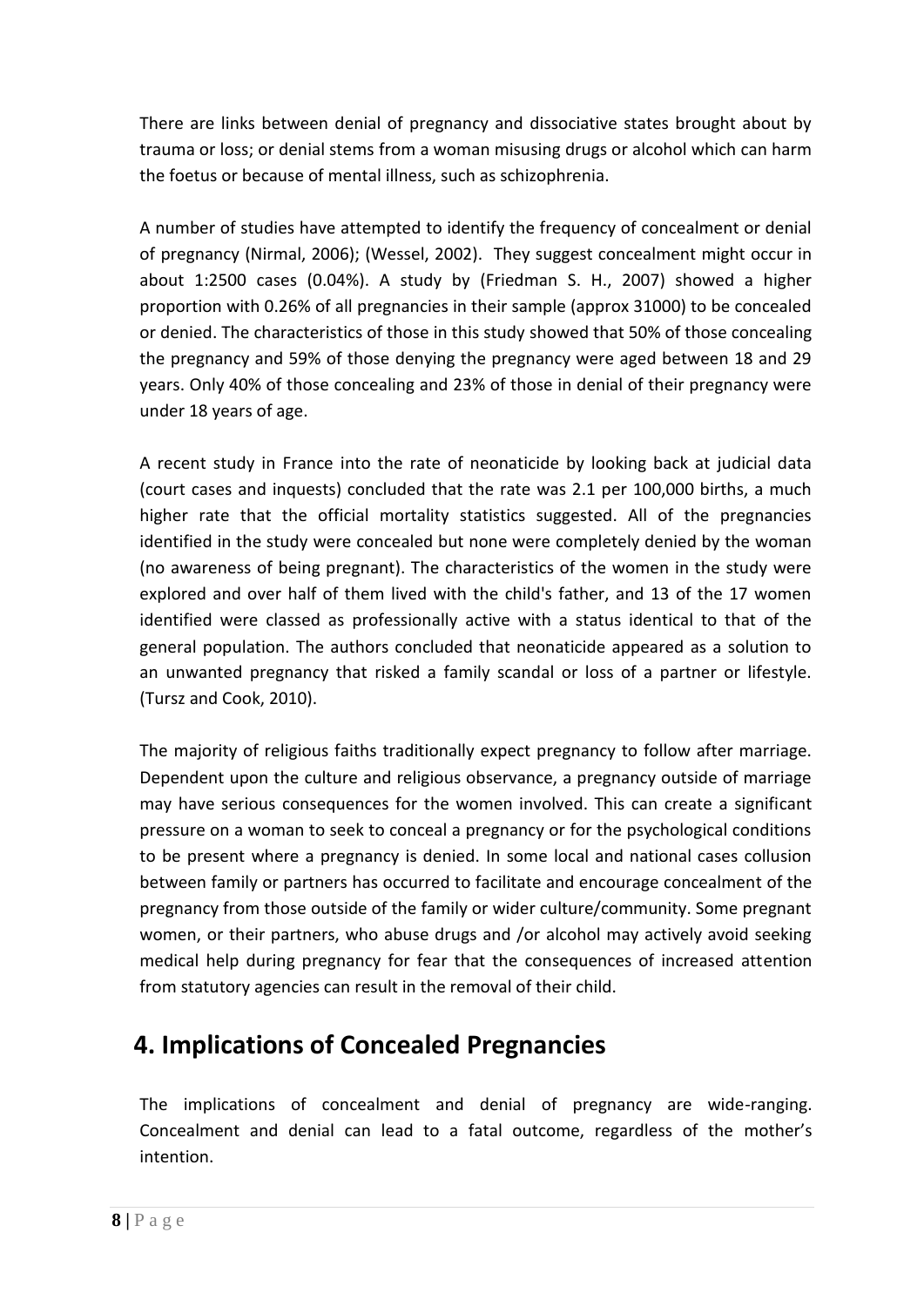Lack of antenatal care can mean that potential risks to mother and child may not be detected. The health and development of the baby during pregnancy and labour may not have been monitored or fetal abnormalities detected. It may also lead to inappropriate medical advice being given; such as potentially harmful medications prescribed by a medical practitioner unaware of the pregnancy.

Underlying medical conditions and obstetric problems will not be revealed if antenatal care is not sought. An unassisted delivery can be very dangerous for both mother and baby, due to complications that can occur during labour and the delivery. A midwife should be present at birth, whether in hospital or if giving birth at home.

#### **Good practice in Antenatal care**

- Midwives and GP's should care for woman with an uncomplicated pregnancy, providing continuous care throughout. Obstetricians and specialist teams should be brought in where necessary.
- In the first contact with a health professional a woman should be given information on folic acid supplements; food hygiene and avoiding food-acquired infections; lifestyle choices such as smoking cessation or drug use; and the risks and benefits of antenatal screening.
- The booking appointment with a midwife ideally should be around 10 weeks. This appointment should help the woman plan the pregnancy, offer some initial tests and take measurements to help determine any specific risks for the pregnancy. The woman should be given advice on nutritional supplements and benefits.
- Give information that is easily understood by all women, including those with additional needs, learning difficulties or where English is not their first language. Ensure the information is clear, consistent and backed up by current evidence.
- Remember to give a woman enough time to make decisions and respect her decisions even if they are contrary to your own views.
- Woman should feel able to disclose problems or discuss sensitive issues with you. Be alert to the symptoms and signs of domestic violence.

Adapted from Antenatal care: Routine care for the healthy pregnant woman, NICE, 2008

An implication of concealed or denied pregnancy could be a lack of willingness or ability to consider the baby's health needs, or lack of emotional bond with the child following birth. It may indicate that the mother has immature coping styles or is simply unprepared for the challenges of looking after a new baby. In a case of a denied pregnancy the effects of going into labour and giving birth can be traumatic.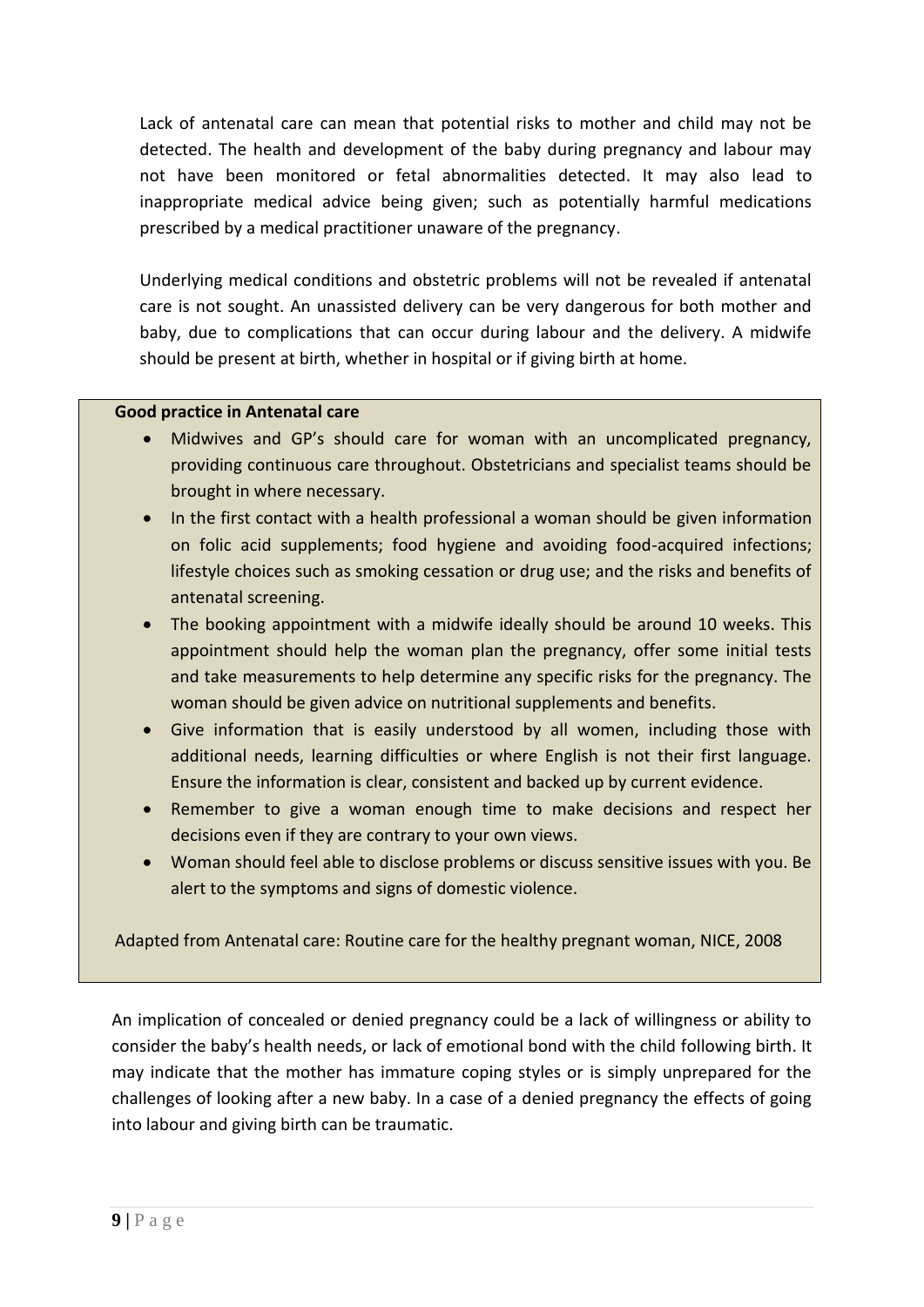Where concealment is a result of alcohol or substance misuse there can be risks for the child's health and development in utero as well as subsequently. There may be implications for the mother revealing a pregnancy due to fear of the reaction of family members or members of the community; or because revealing the identity of the child's father may have consequences for the parents and the child.

# **5. When Suspicion About Concealed Pregnancy Arise**

This section outlines actions to be taken when a concealed or denied pregnancy is suspected. If a pregnancy is suspected of being concealed or denied, the woman should be strongly encouraged to visit her Midwife or GP to access ante-natal care.

Professionals must balance the need to conserve confidentiality and the potential concern for the unborn child and the mother's health and well-being. Where any professional has concerns about concealment or denial of pregnancy then they should contact other agencies known to have involvement with the woman so that a fuller assessment of the available information and observations can be made.

Where there is a strong suspicion there is a concealed or denied pregnancy then it is necessary to share this irrespective of whether consent to disclose can be obtained or has been given. In these circumstances the welfare of the unborn child will override the mother's right to confidentiality. A referral should be made to the Northamptonshire MASH about the unborn child. If the woman is aged less than 18 years then consideration will be given to whether she is a child in need. If she is less than 16 years then a criminal offence may have been committed and needs to be investigated.

The reason for the concealment or denial of pregnancy will be a key factor in determining the risk to the unborn child or newborn baby. The reasons will not be known until there has been an assessment. If there is a denial of pregnancy then consideration must be given at the earliest opportunity to a referral for mental health services. Advice can be sought from the designated or named professional or from the Northamptonshire MASH.

## **6. Legal considerations about Concealment and Denial of Pregnancy**

United Kingdom law does not legislate for the rights of unborn children and therefore a fetus is not a legal entity and has no separate rights from its mother. This should not prevent plans for the protection of the child being made and put into place to safeguard the baby from harm both during pregnancy and after the birth.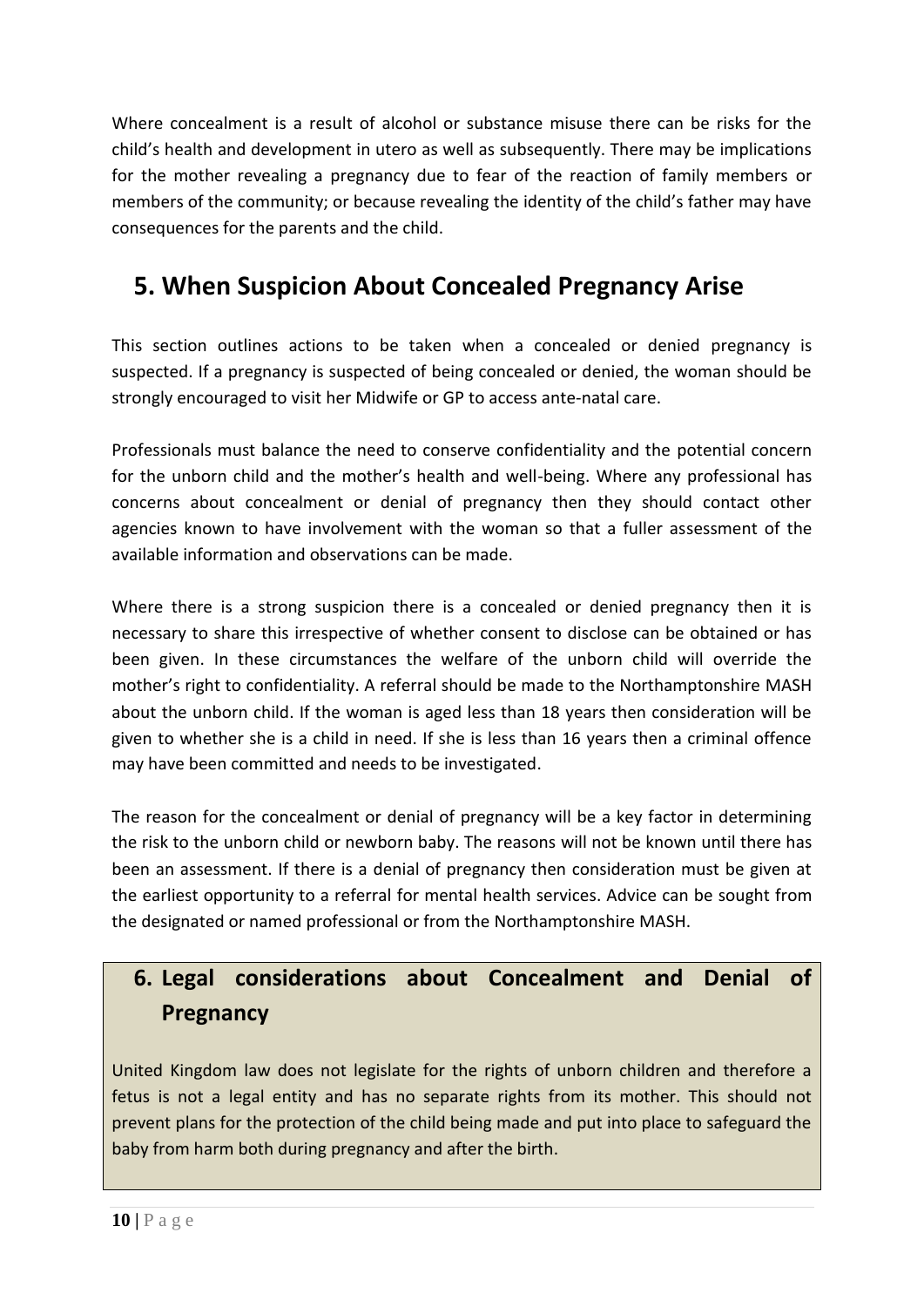In the case of F (in utero) 1988 the Court of Appeal was asked to make a fetus a ward of court by a Local Authority concerned for the welfare of the child. The pregnant woman's previous child was in foster care and she was described as having a mental disturbance, nomadic lifestyle and occasional drug use. The Court was entirely opposed to the proposed action, with one judge stating that the purpose was to control the woman's actions to protect the unborn child to the extent that she would be ordered to stop smoking, imbibing alcohol and refraining from all hazardous activity (Royal College of Obstetrics and Gynaecology, 2006).

In certain instances legal action may be available to protect the health of a pregnant woman, and therefore the unborn child, where there is a concern about the ability to make an informed decision about proposed medical treatment, including obstetric treatment. The Mental Capacity Act 2005 states that person must be assumed to have capacity unless it is proven that she does not. A person is not to be treated as unable to make a decision because they make an unwise decision. It may be that a pregnant woman denying her pregnancy is suffering from a mental illness and this is considered an impairment of mind or brain, as stated in the act, but in most cases of concealed and denied pregnancy this is unlikely to be the case.

There are no legal means for a Local Authority to assume parental responsibility over unborn baby. Where the mother is a child and subject to a legal order, this does not confer any rights over her unborn child or give the local authority any power to override the wishes of a pregnant young woman In relation to medical help.

## **7. When a Concealed or Denied Pregnancy is revealed**

This section outlines actions to be taken when a concealed or denied pregnancy is revealed. Midwifery services will be the primary agency involved with a woman after the concealment is revealed, late in pregnancy or at the time of birth. However it could be one of many agencies or individuals that a woman discloses to or in whose presence the labour commences. It is vital that all information about the concealment or denial is recorded and shared with relevant agencies to ensure the significance is not lost and risks can be fully assessed and managed.

When a pregnancy is revealed the key question is 'why has this pregnancy been denied or concealed?' The circumstances in each case need to be explored fully with the woman and appropriate support and guidance given to her. Where possible a full pre-birth assessment should be undertaken by Children's Social Care and if evidence of potential significant harm has been identified in relation to the unborn baby an initial child protection (pre-birth) case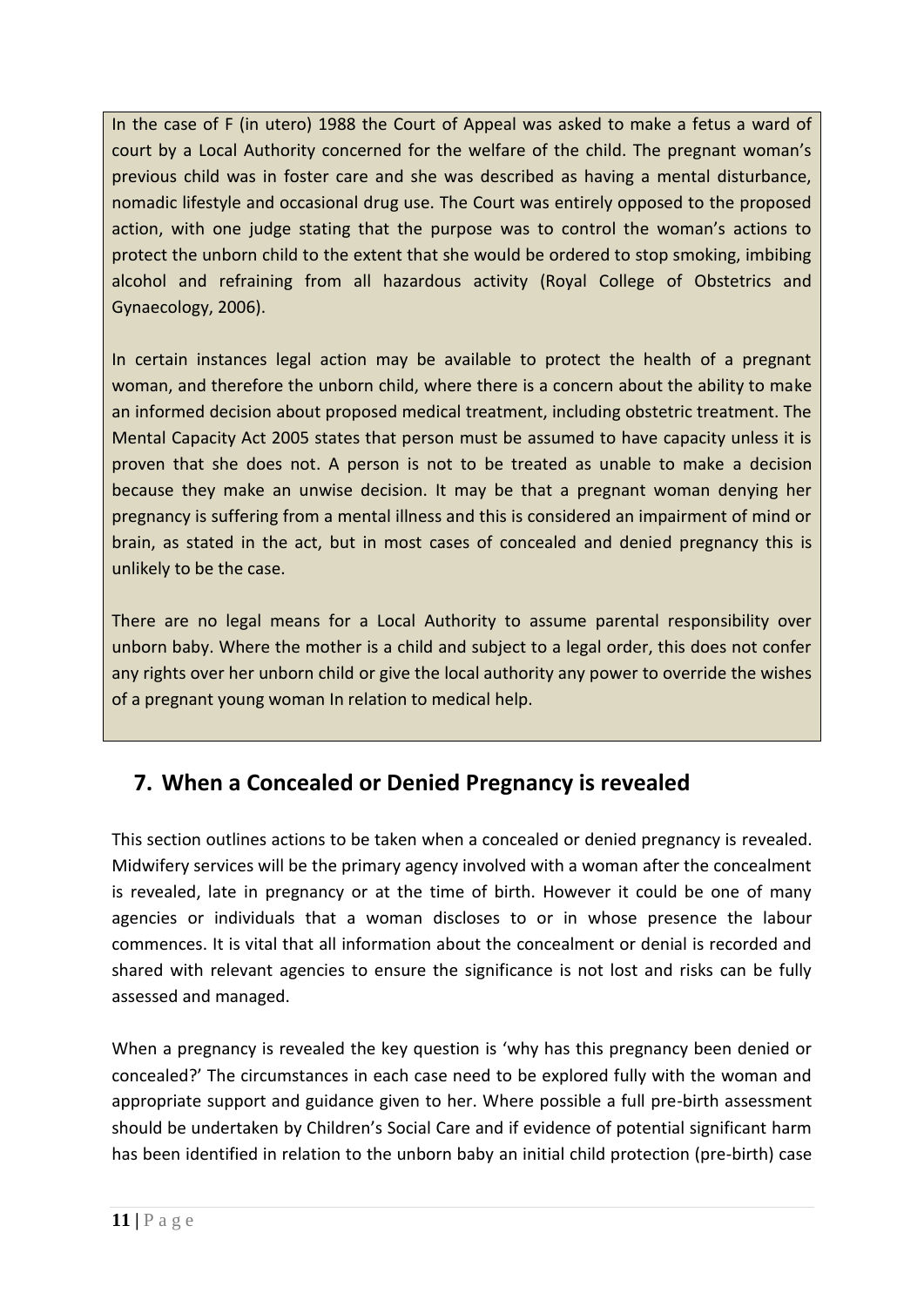conference convened to manage any concerns for the safety of the unborn child. A referral to mental health services should also be considered by health professionals

When a pregnancy is concealed or denied to birth then a referral must be made by the health professional to the Northamptonshire MASH and a mental health referral considered.

## **8. Educational Settings**

In many instances staff in educational settings may be the professionals who know a young person best. There are several signs to look out for that may give rise to suspicion of concealed pregnancy:

- Increased weight or attempts to lose weight;
- Wearing uncharacteristically baggy clothing;
- Concerns expressed by friends:
- Repeated rumours around school or college and
- Uncharacteristically withdrawn or moody behaviour

Staff working in educational settings should try to encourage the young person to discuss her situation, through normal pastoral support systems, as they would any other sensitive problem. Every effort should be made by the professional suspecting a pregnancy to encourage the young person to obtain medical advice. However where they still face total denial or non-engagement further action should be taken. It may be appropriate to involve the assistance of the Designated Person for Child Protection in addressing these concerns.

Consideration should be given to the balance of need to preserve confidentiality and the potential concern for the unborn child and the mother's health and well-being. Where there is a suspicion that a pregnancy is being concealed it is necessary to share this information with other agencies, irrespective of whether consent to disclose can be obtained. Where there are concerns of possible Child Sexual Exploitation, a risk assessment and a referral to the Northamptonshire MASH must be completed (See Safeguarding Children from Sexual Exploitation Procedure & Toolkit).

Education staff may often feel the matter can be resolved through discussion with the (not if consent is not given to tell the parents about the pregnancy from the young person) parent of the young person However this will need to be a matter of professional judgement and will be clearly depend on individual circumstances including relationships with parents. It may be felt that the young person will not admit to her pregnancy because she has genuine fear about her parent's reaction, or there may be other aspects about the home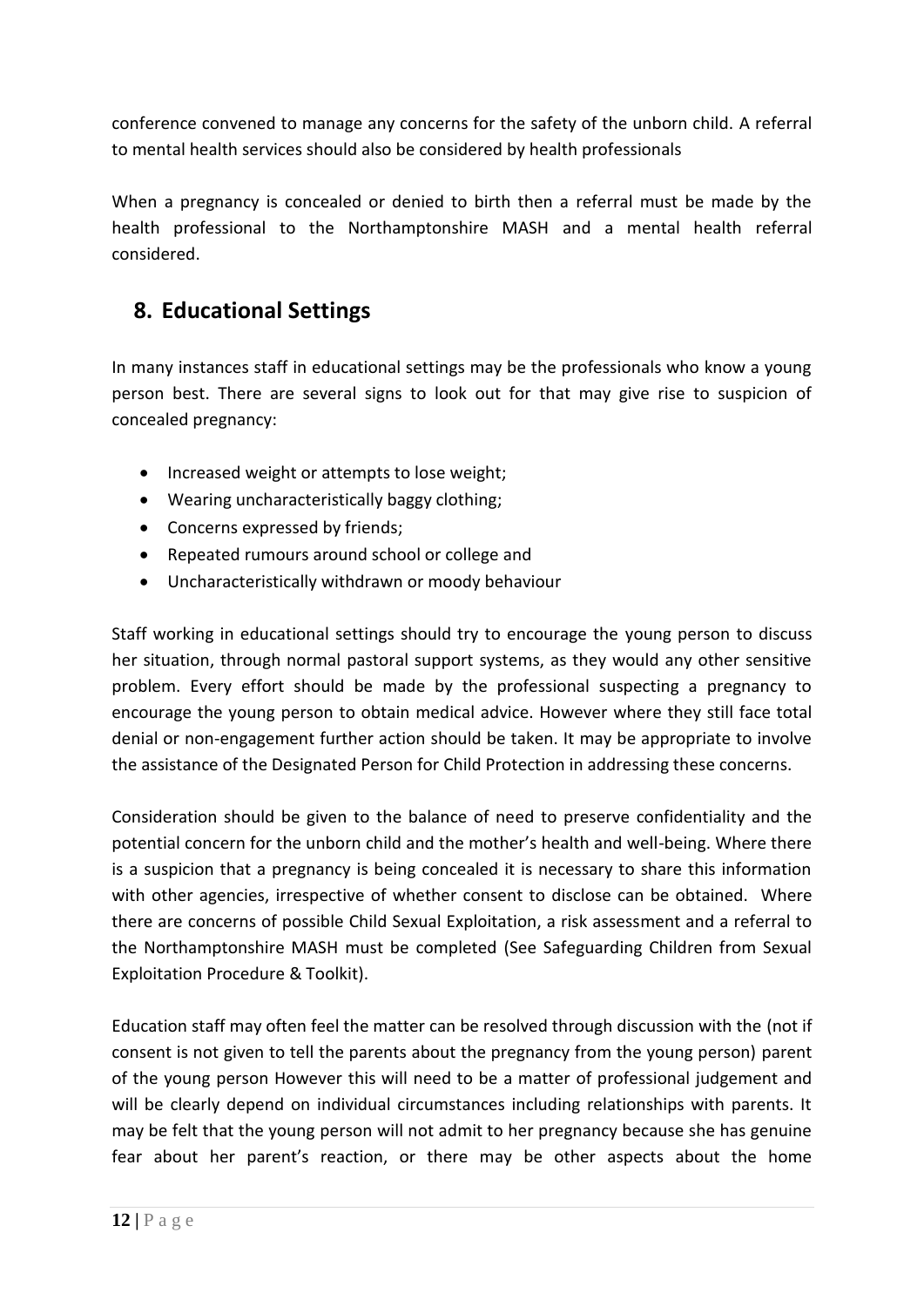circumstances that give rise to concern. If this is the case then a referral to the Northamptonshire MASH should be made without speaking to the parent's first.

If education staff do engage with parents they need to bear in mind the possibility of parent's collusion with concealment. Whatever action is taken, or involving another agency, the young person should be appropriately informed, unless there is a genuine concern that in so doing she may attempt to harm herself or the unborn baby.

As with any referral to MASH, (cannot inform unless consent from young person) and young person should where possible be informed, unless in doing so there could be significant concern for her welfare or that of her unborn child.

### **9. Health Professionals**

Clinical Commissioning Groups are responsible for commissioning of acute and community health services in hospital and community settings. The local commissioners of health services are responsible for ensuring all its providers fulfil their statutory responsibilities for safeguarding children.

The health professionals whom may be involved include:

- Health Visitors
- School nurses
- General Practitioners and Practice nurses
- Midwifes and Obstetricians/Gynaecologists
- Mental Health Nurses
- Drug and Alcohol workers
- Learning Disability workers
- Psychologists and Psychiatrists

(This is not an exhaustive list)

If a health professional suspects or identifies a concealed or denied pregnancy they must refer to the Northamptonshire MASH and to inform all other health professionals that need to be involved in her care.

All health professionals should give consideration to her indivdual need to make or initiate a referral for a mental health assessment at any stage of concern regarding a suspected (or proven) concealed or denied pregnancy. Accident and Emergency staff or those in Radiology departments need to routinely ask women of child bearing age whether they might be pregnant.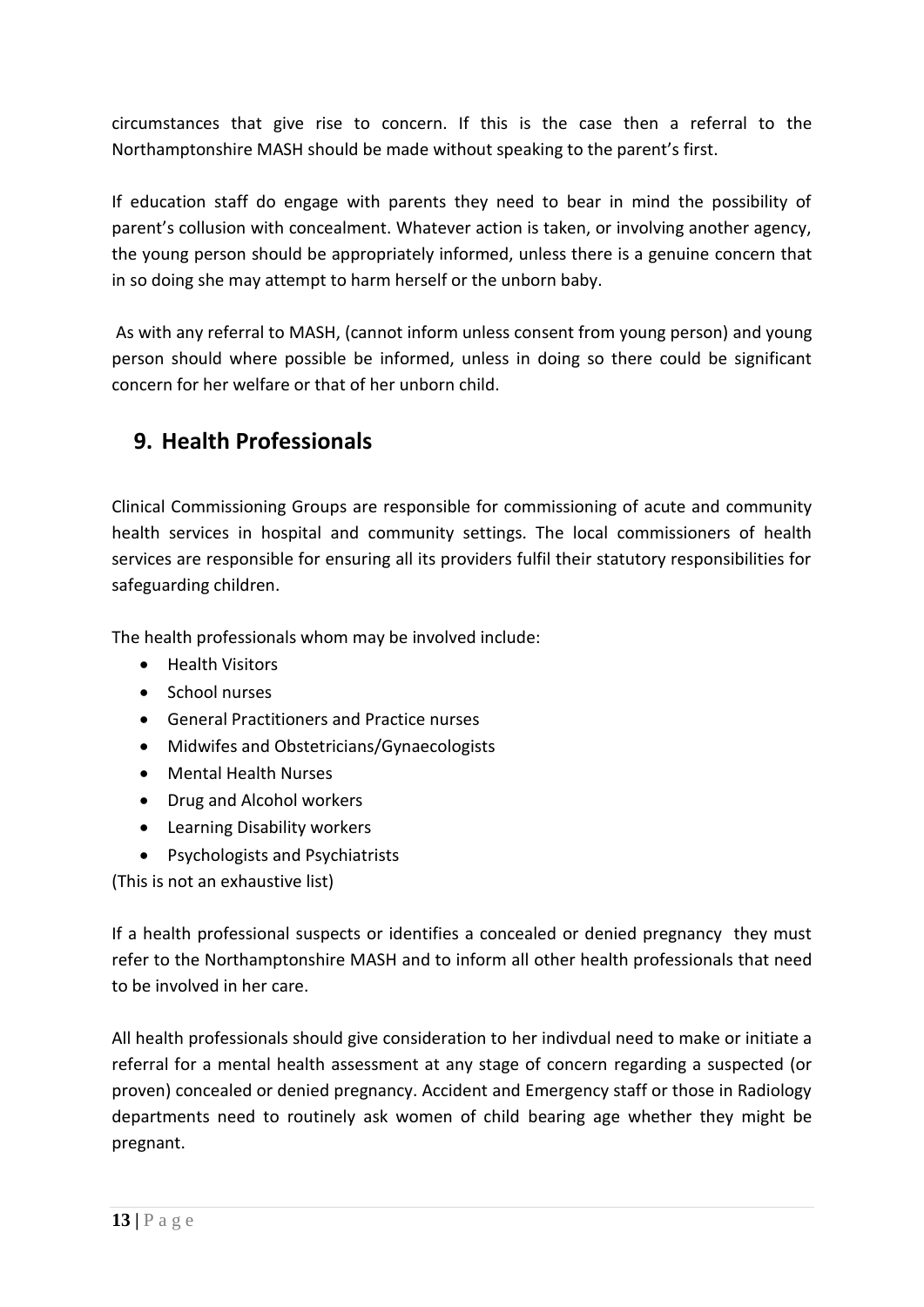Health professionals who provide help and support to promote children's or women's health and development should be aware of the risk indicators and how to act on their concerns if they believe a woman may be concealing or denying a pregnancy.

### **10. Midwives & Midwifery Services**

If an appointment is for antenatal care is made late (beyond 24 weeks) the reason for this must be explored. Midwives and Obstetricians should consider whether a mental health referral is indicated. If an exploration of the circumstances suggests a cause for concern for the welfare of the unborn baby then a referral to the Northamptonshire MASH must be made. The woman should be informed that the referral has been made, the only exception being if there are significant concerns for her safety or that of the unborn child.

If a woman arrives at the hospital in labour or following an unassisted delivery, where a booking has not been made, then an urgent referral must be made to the Northamptonshire MASH. If this is in an evening, weekend or over a public holiday then the Emergency Duty team must be informed.

If the baby has been harmed in any way or there is a suspicion of harm, or the child is abandoned by the mother, then the Police must be informed immediately and a referral made to the Northamptonshire MASH.

Midwives should ensure information regarding the concealed pregnancy is placed on the child's, as well as the mother's health records. Following an unassisted delivery or a concealed/denied pregnancy midwives need to be alert to the level of engagement shown by the mother, and her partner/extended family if observed, and of receptiveness to future contact with health professionals. In addition midwives must be observant of the level of attachment behaviour demonstrated in the early postpartum period.

In cases where there has been concealment and denial of pregnancy, especially where there has been unassisted delivery considera referral for a full mental health assessment. In addition the baby should not be discharged until a multi-agency strategy meeting has been held and relevant assessments undertaken. A discharge summary from maternity services to primary care must report if a pregnancy was concealed or denied or booked late (beyond 24 weeks).

## **11.Children's Social Care**

Where the expectant mother is under the age of 18 initial approaches should be made confidentially to the young woman to discuss concerns regarding the potential concealed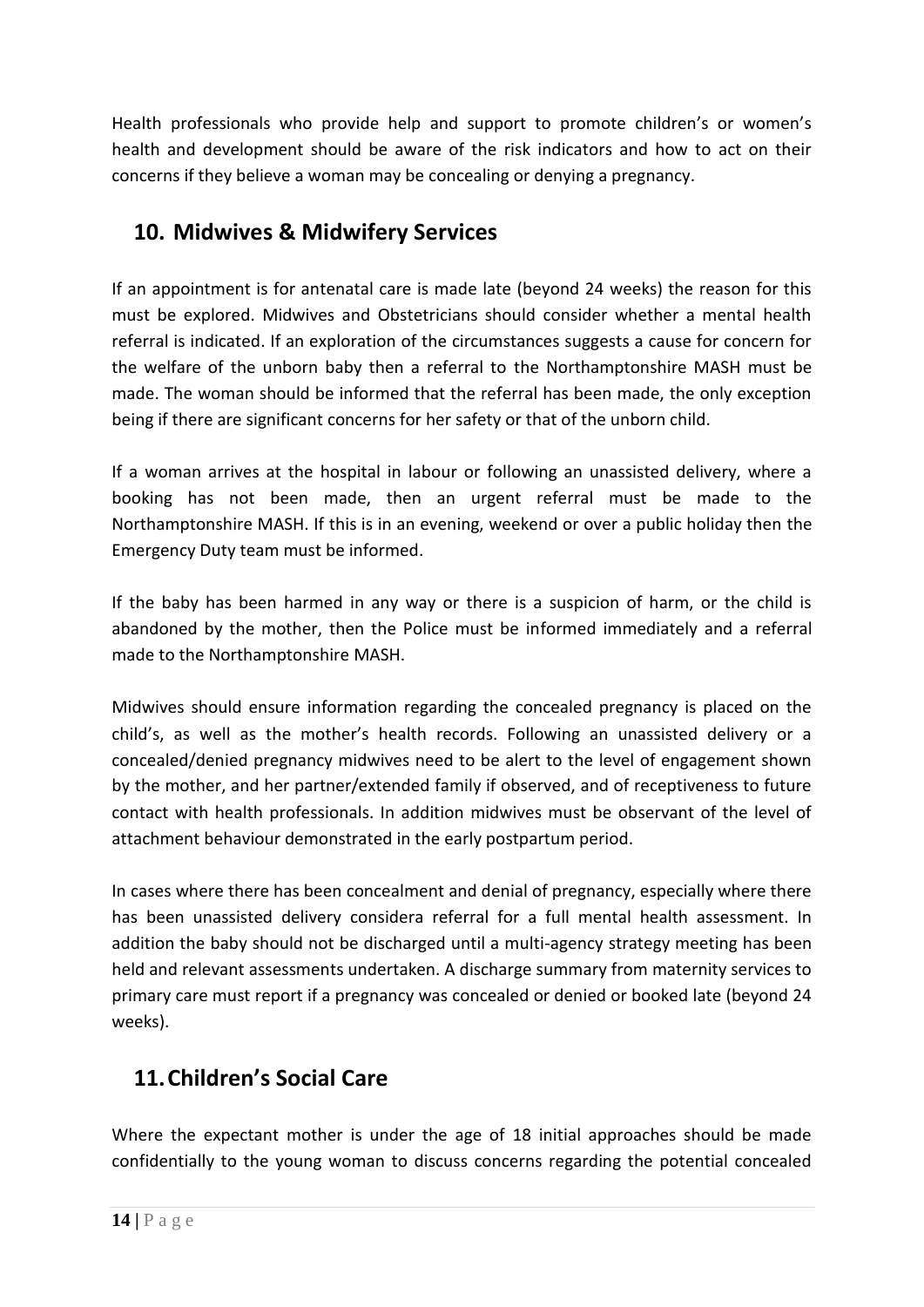pregnancy and unborn child. She should be provided with the opportunity to satisfy social workers that she is not pregnant, by undertaking appropriate medical examination or investigation, or to make realistic plans for the baby, including informing her parents. The Northamptonshire MASH may receive a referral from any source which suggests a pregnancy is being concealed or denied. In all cases a multi-agency strategy meeting should be convened, involving all the relevant agenciesto assess the information and formulate a plan. A pre-birth assessment will be undertaken.

In the event that the young woman refuses to engage in constructive discussion, and where parental involvement is considered appropriate to address risk, the parent/main carer should be informed and plans made wherever possible to ensure the unborn baby's welfare. Potential risks to the unborn child or to the health of the young woman would outweigh the young woman's right to confidentiality, if there was significant evidence that she was pregnant. There may be significant reasons why a young woman may be concealing a pregnancy from her family and a social worker may need to consider speaking to her without her parent's knowledge in the first instance.

If the young woman refuses to engage in constructive discussion then the social worker will need to inform her parent/s or carers and continue to assess the situation with a focus on the needs /welfare of the unborn baby as well as those of the young woman, who should be considered a child in need. In this situation professionals will have very clear reasons for suspecting pregnancy in the face of continuing denial or concealment and such a situation will require very sensitive handling.

Regardless of the age of the woman where there are additional concerns (to the suspected concealed or denied pregnancy) such as a lack of engagement, possibility of sexual abuse, or substance misuse; then a child protection investigation/Enquiry will be undertaken. The only outcome will be to convene a pre-birth child protection conference. Where a woman under age 18 is suspected of being pregnant then professionals must not lose sight of the fact that she is also a child in need.

If a woman has arrived at hospital either in labour (when a pregnancy has been concealed or denied) or following an unassisted birth an initial assessment must be started and a multiagency strategy meeting convened. In all cases the need to convene a Child Protection Conference must be considered.

Where a baby has been harmed, has died or has been abandoned then a Section 47 investigation must be completed in collaboration with the Police.

Any referral received by the Emergency Duty Team in relation to a baby born following a concealed or denied pregnancy, or where a mother and baby have attended hospital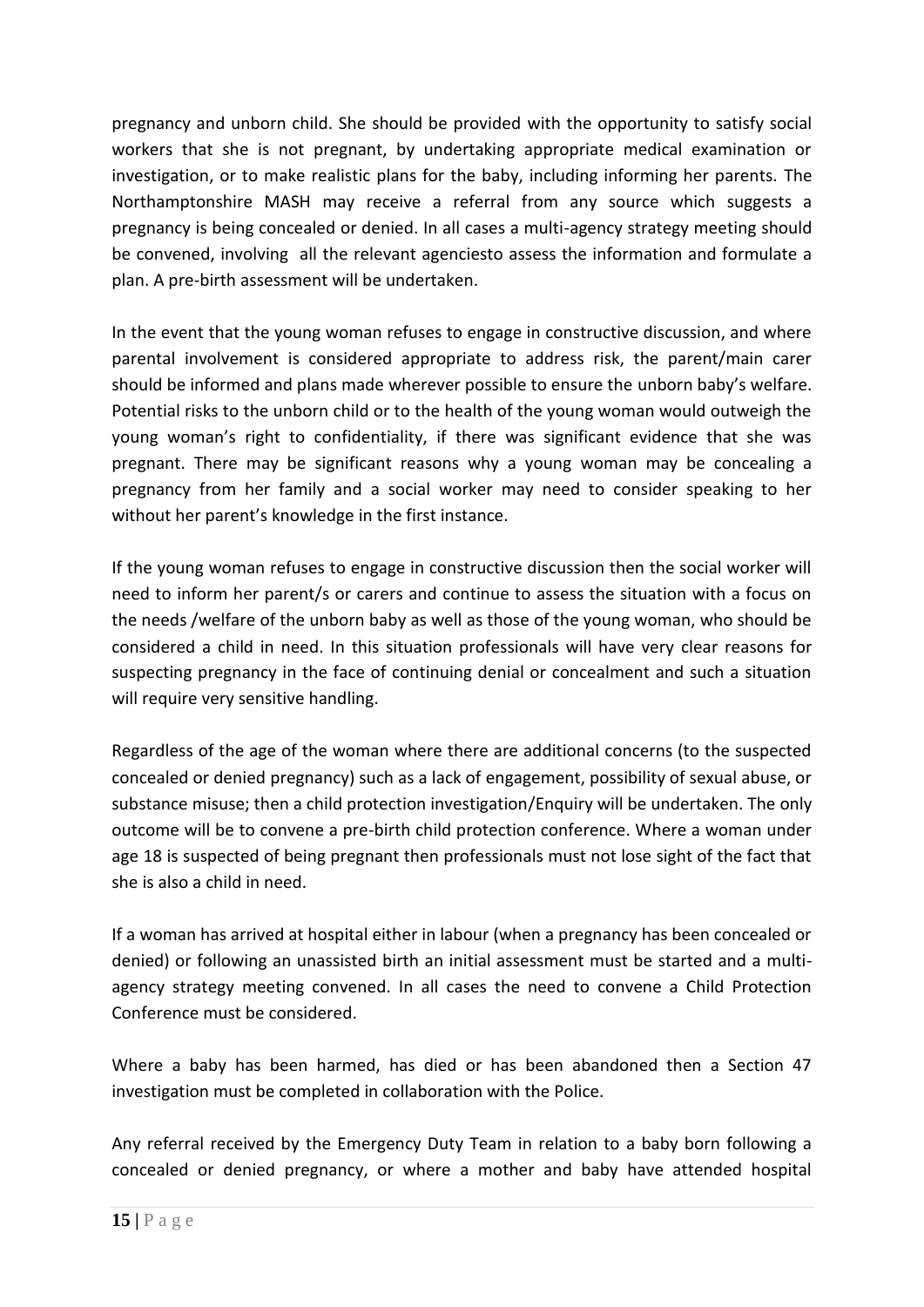following an unassisted delivery, then steps may need to be taken to prevent the baby being discharged from hospital until a multi-agency strategy meeting has been held and a plan for discharge agreed. This would ordinarily be done by voluntary agreement with the woman, although clearly circumstances may arise when it may be appropriate to seek an Emergency Protection Order. Alternatively the assistance of the Police may be sought to prevent the child from being removed from the hospital.

In undertaking an assessment the social worker will need to focus on the facts leading to the pregnancy, reasons why the pregnancy was concealed and gain some understanding of what outcome the mother intended for the child. These factors along with the other elements of the Assessment Framework will key in determining risk.

Accessing psychological services in concealment and denial of pregnancy may be appropriate and consideration should be given to referring a woman for psychological assessment. There could be a number of issues for the woman which would benefit from psychological intervention. A psychiatric assessment might be required in some circumstances, such as where it is thought she poses a risk to herself or others or in cases where a pregnancy is denied.

The pathway for psychological or psychiatric assessment, either before or after pregnancy is the same. A referral should be made using the single point of entry to mental health services and the referral letter copied to the woman's GP. The referral should make clear any issues of concern for the woman's mental health and issues of capacity.

## **12.The Police**

The Police (Public Protection Unit) will be notified of any child protection concerns received by children's social care where concealment or denial of pregnancy is an issue. A police representative will be invited to attend a multi-agency strategy meeting and consider the circumstances and to decide whether a joint CP investigation should be carried out.

Factors to consider will be the age of the woman whom is suspected or known to be pregnant, and the circumstances in which she is living to consider whether she is a victim or potential victim of criminal offences. In all cases where a child has been harmed, been abandoned or died, it will be incumbent on police and social care to work together to investigate the circumstances. Where it is suspected that neonaticide or infanticide has occurred then the Police will be the primary investigating agency.

## **13.Other NSCB member agencies (including the voluntary sector)**